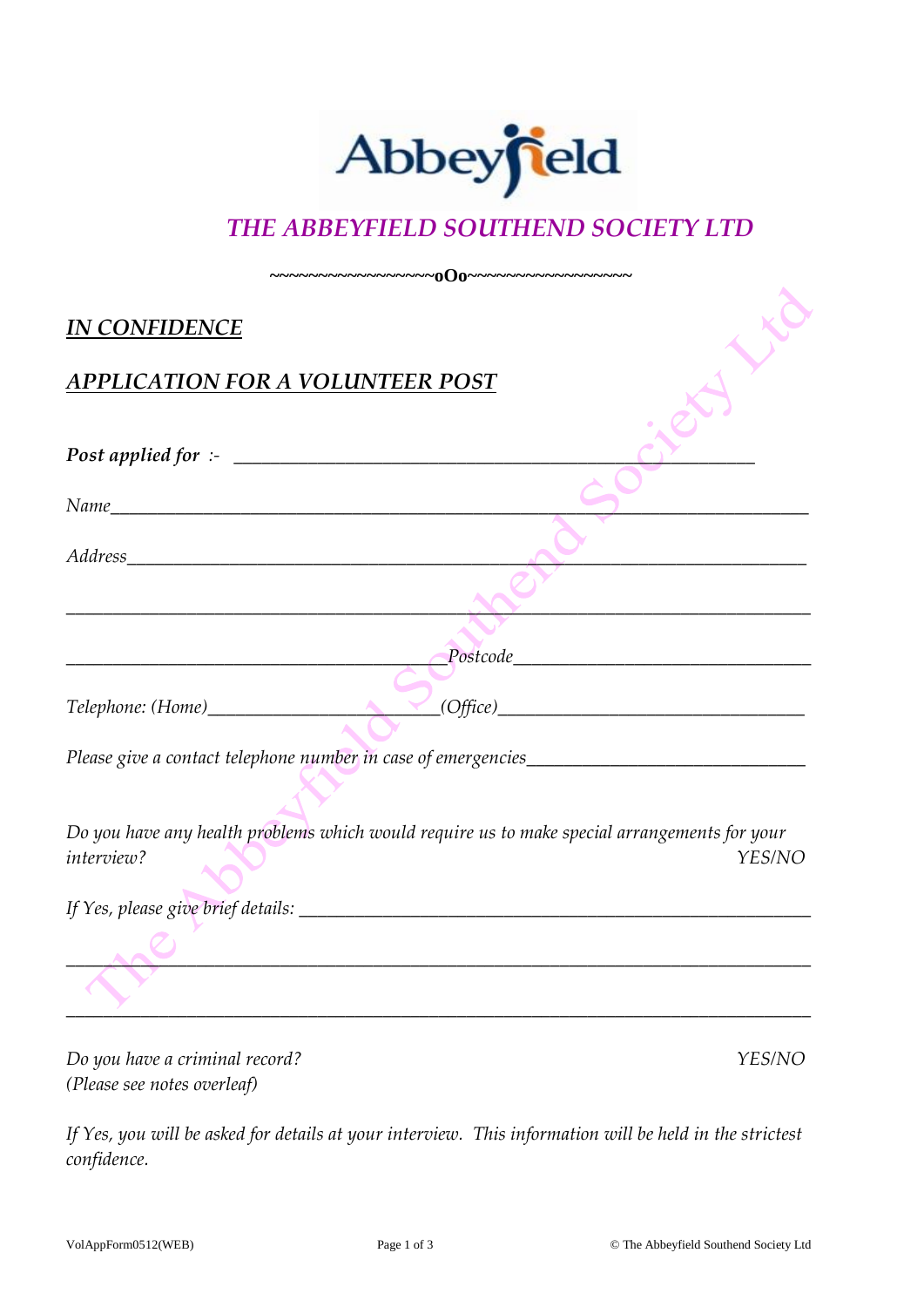| Please state briefly why working with Abbeyfield interests you: _________________       |        |
|-----------------------------------------------------------------------------------------|--------|
|                                                                                         |        |
| Please list any skills you could bring to Abbeyfield____________________________        |        |
|                                                                                         |        |
|                                                                                         |        |
| Do you have any previous experience in the voluntary sector?_____________________       | Yes/No |
| If "Yes", please give details:                                                          |        |
|                                                                                         |        |
| Do you have any previous experience of working with older people?________________Yes/No |        |
| If "Yes" please give details                                                            |        |
|                                                                                         |        |
|                                                                                         |        |
|                                                                                         |        |
|                                                                                         |        |

*Please give names and addresses of two people (not relatives) who will provide references. You should choose people because they know you (and your background) well, and not just because of their standing in the community.*

| Name:                                                      |           |
|------------------------------------------------------------|-----------|
| Address:                                                   |           |
|                                                            |           |
| Postcode:<br><u> 1980 - Andrea Andrew Maria (h. 1980).</u> | Postcode: |